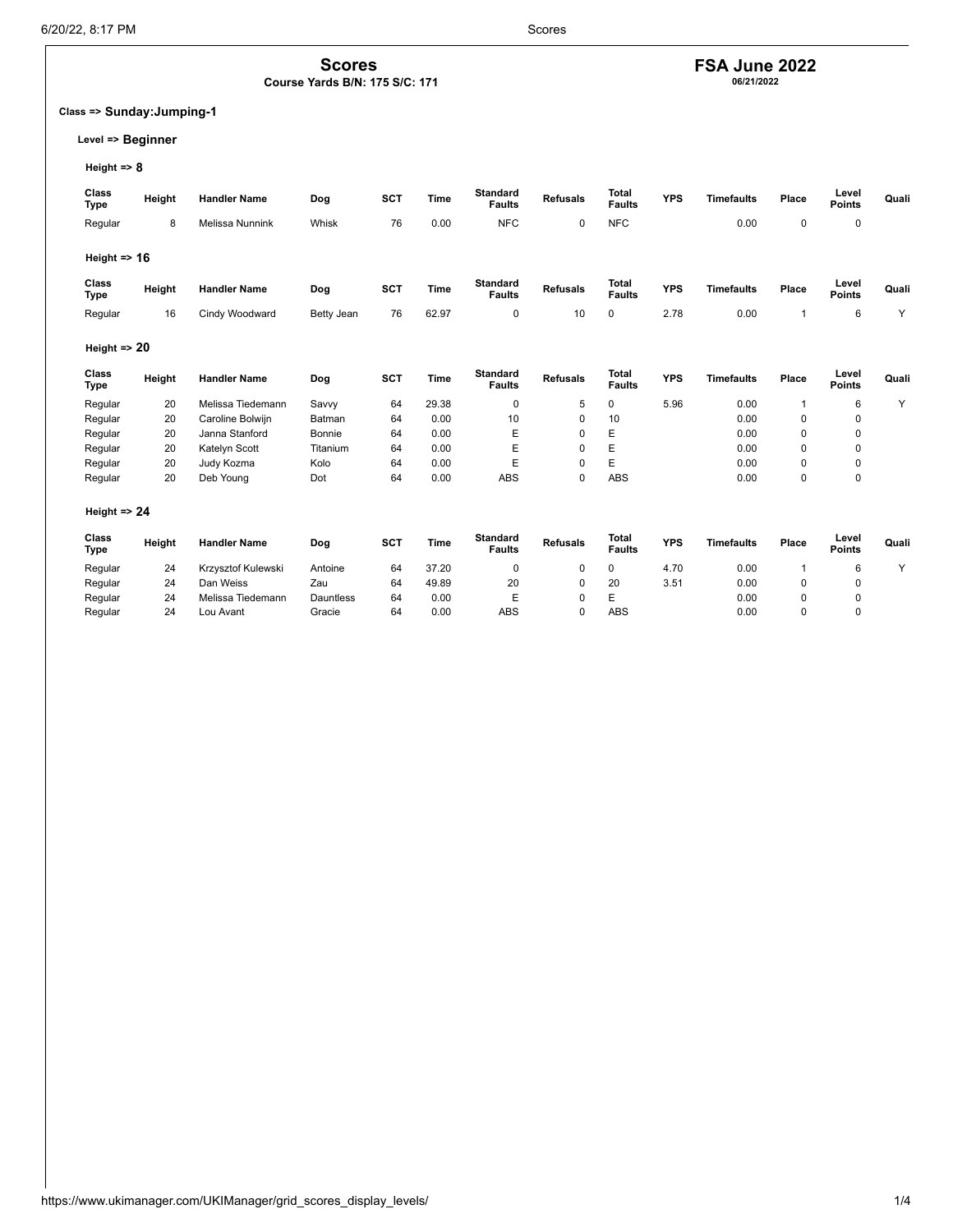# **FSA June 2022 06/21/2022**

## **Level => Novice**

```
Height => 12
```

| Class<br><b>Type</b> | Height                  | <b>Handler Name</b>    | Dog              | <b>SCT</b> | <b>Time</b> | <b>Standard</b><br><b>Faults</b> | <b>Refusals</b> | <b>Total</b><br><b>Faults</b> | <b>YPS</b> | <b>Timefaults</b> | Place          | Level<br><b>Points</b> | Quali |
|----------------------|-------------------------|------------------------|------------------|------------|-------------|----------------------------------|-----------------|-------------------------------|------------|-------------------|----------------|------------------------|-------|
| Regular              | 12                      | Kat Brown              | Medley           | 73         | 29.09       | 0                                | 0               | 0                             | 6.02       | 0.00              | $\mathbf{1}$   | 6                      | Y     |
| Regular              | 12                      | Kim Neff               | <b>Bette</b>     | 73         | 0.00        | E                                | 0               | E                             |            | 0.00              | $\mathbf 0$    | $\mathbf 0$            |       |
| Regular              | 12                      | Dee Gamel              | Kanza            | 73         | 0.00        | E                                | 0               | E                             |            | 0.00              | 0              | 0                      |       |
| Regular              | 12                      | Laura Boyce            | Sabrina          | 73         | 0.00        | <b>ABS</b>                       | 0               | <b>ABS</b>                    |            | 0.00              | $\mathbf 0$    | $\mathbf 0$            |       |
|                      | Height $\Rightarrow$ 16 |                        |                  |            |             |                                  |                 |                               |            |                   |                |                        |       |
| Class<br><b>Type</b> | Height                  | <b>Handler Name</b>    | Dog              | <b>SCT</b> | <b>Time</b> | <b>Standard</b><br><b>Faults</b> | <b>Refusals</b> | <b>Total</b><br><b>Faults</b> | <b>YPS</b> | <b>Timefaults</b> | Place          | Level<br><b>Points</b> | Quali |
| Regular              | 16                      | Annette Alfonso        | Veggie           | 73         | 0.00        | E                                | 0               | E                             |            | 0.00              | $\pmb{0}$      | 0                      |       |
|                      | Height $\Rightarrow$ 20 |                        |                  |            |             |                                  |                 |                               |            |                   |                |                        |       |
| Class<br><b>Type</b> | Height                  | <b>Handler Name</b>    | Dog              | <b>SCT</b> | Time        | <b>Standard</b><br><b>Faults</b> | <b>Refusals</b> | Total<br><b>Faults</b>        | <b>YPS</b> | <b>Timefaults</b> | Place          | Level<br><b>Points</b> | Quali |
| Regular              | 20                      | Annette Alfonso        | Taco             | 64         | 27.57       | 0                                | 0               | $\mathbf 0$                   | 6.35       | 0.00              | $\mathbf{1}$   | 12                     | Υ     |
| Regular              | 20                      | <b>Greg Scott</b>      | Raezr            | 64         | 29.07       | 0                                | 0               | $\mathbf 0$                   | 6.02       | 0.00              | $\overline{2}$ | 8                      | Y     |
| Regular              | 20                      | Marni Brown            | Ember            | 64         | 30.28       | 0                                | 0               | 0                             | 5.78       | 0.00              | 3              | $\overline{7}$         | Y     |
| Regular              | 20                      | <b>Richard Eggie</b>   | Babe             | 64         | 32.37       | 0                                | 5               | 5                             | 5.41       | 0.00              | $\mathbf 0$    | $\mathbf 0$            |       |
| Regular              | 20                      | Debbie Roen            | Joey             | 64         | 29.34       | 10                               | 0               | 10                            | 5.96       | 0.00              | $\mathbf 0$    | $\mathbf 0$            |       |
| Regular              | 20                      | Judy Chaet             | Vahni            | 64         | 36.83       | 0                                | 10              | 10                            | 4.75       | 0.00              | $\mathbf 0$    | 0                      |       |
| Regular              | 20                      | Chris Tucci            | Serengeti Moremi | 64         | 0.00        | E                                | $\Omega$        | E                             |            | 0.00              | $\mathbf 0$    | $\mathbf 0$            |       |
| Regular              | 20                      | Chris Tucci            | Animal           | 64         | 0.00        | E                                | $\Omega$        | E                             |            | 0.00              | $\mathbf 0$    | 0                      |       |
| Regular              | 20                      | <b>Ginsey St Croix</b> | Dolly            | 64         | 0.00        | E                                | 0               | E                             |            | 0.00              | $\mathbf 0$    | 0                      |       |
| Regular              | 20                      | Katelyn Scott          | Phoenix          | 64         | 0.00        | E                                | 0               | E                             |            | 0.00              | 0              | 0                      |       |
| Regular              | 20                      | <b>Scott Vicary</b>    | Heist            | 64         | 0.00        | <b>NFC</b>                       | $\Omega$        | <b>NFC</b>                    |            | 0.00              | $\mathbf 0$    | $\mathbf 0$            |       |
|                      | Height $\Rightarrow$ 22 |                        |                  |            |             |                                  |                 |                               |            |                   |                |                        |       |
| Class<br>Type        | Height                  | <b>Handler Name</b>    | Dog              | <b>SCT</b> | <b>Time</b> | <b>Standard</b><br><b>Faults</b> | <b>Refusals</b> | <b>Total</b><br><b>Faults</b> | <b>YPS</b> | <b>Timefaults</b> | Place          | Level<br><b>Points</b> | Quali |
| Regular              | 22                      | Kris Seiter            | Lhotse           | 64         | 38.99       | 0                                | 10              | 10                            | 4.49       | 0.00              | 0              | $\mathbf 0$            |       |
| Regular              | 22                      | Sheyla Gutierrez       | Sci-Fi           | 64         | 0.00        | E                                | $\Omega$        | E                             |            | 0.00              | $\mathbf 0$    | $\mathbf 0$            |       |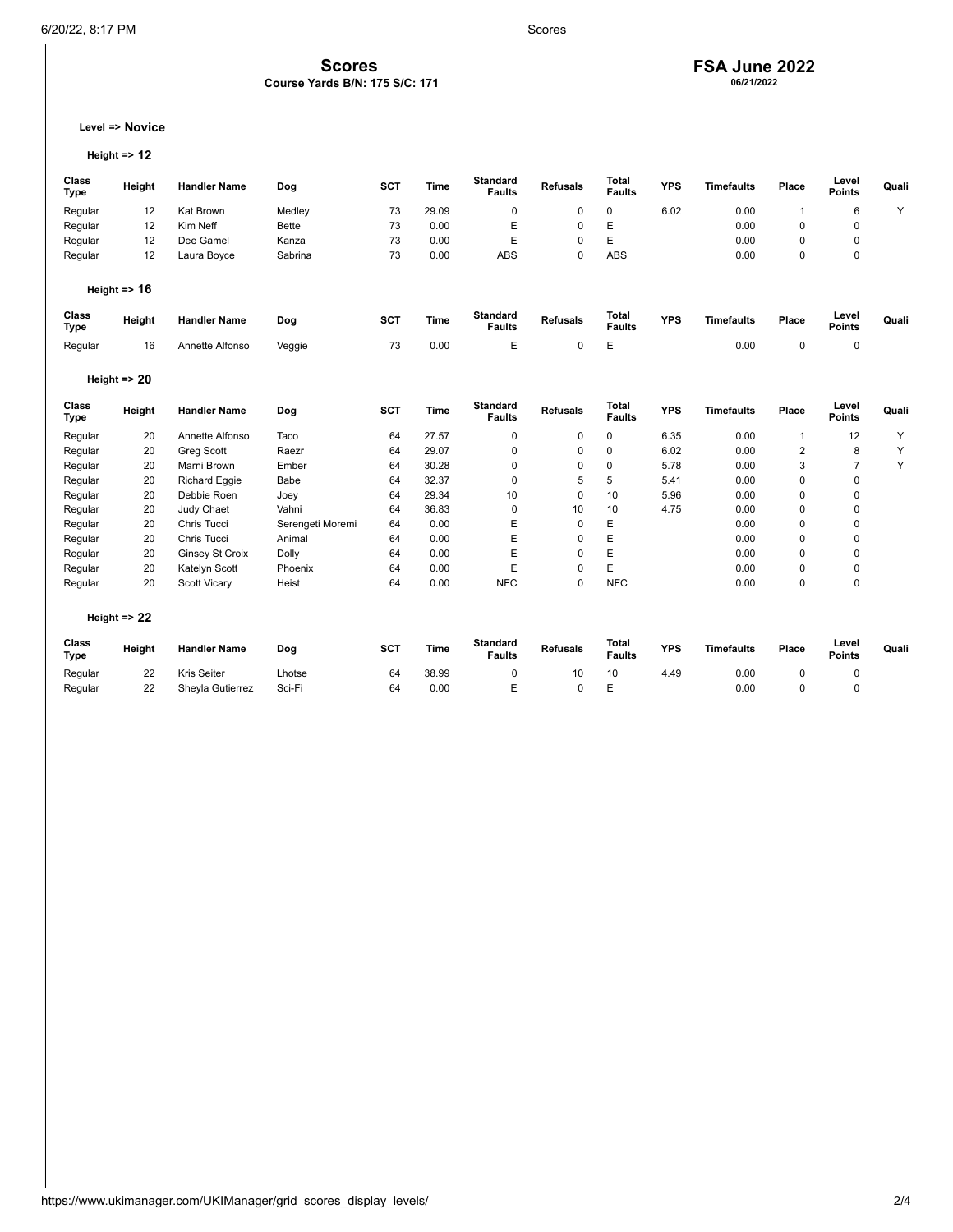## **FSA June 2022 06/21/2022**

**Level => Senior**

**Height => 8**

| Class<br><b>Type</b> | Height                  | <b>Handler Name</b>     | Dog           | SCT        | <b>Time</b> | <b>Standard</b><br><b>Faults</b> | <b>Refusals</b> | <b>Total</b><br><b>Faults</b> | <b>YPS</b> | <b>Timefaults</b> | Place          | Level<br><b>Points</b> | Quali |
|----------------------|-------------------------|-------------------------|---------------|------------|-------------|----------------------------------|-----------------|-------------------------------|------------|-------------------|----------------|------------------------|-------|
| Regular              | 8                       | Lynn Nagrani            | Katy          | 58         | 58.00       | $\mathbf 0$                      | $\mathbf 0$     | $\pmb{0}$                     | 2.95       | 0.00              | $\overline{1}$ | $6\phantom{1}6$        | Υ     |
| Regular              | 8                       | Dee Gamel               | Kraze         | 58         | 61.66       | 5                                | $\mathbf 0$     | 5                             | 2.77       | 3.66              | $\mathbf 0$    | $\mathbf 0$            |       |
|                      | Height $\Rightarrow$ 12 |                         |               |            |             |                                  |                 |                               |            |                   |                |                        |       |
| Class<br><b>Type</b> | Height                  | <b>Handler Name</b>     | Dog           | <b>SCT</b> | <b>Time</b> | <b>Standard</b><br><b>Faults</b> | <b>Refusals</b> | <b>Total</b><br><b>Faults</b> | <b>YPS</b> | <b>Timefaults</b> | Place          | Level<br><b>Points</b> | Quali |
| Regular              | 12                      | <b>Beth White</b>       | Vandy         | 58         | 33.44       | $\mathbf 0$                      | $\mathbf 0$     | 0                             | 5.11       | 0.00              | $\overline{1}$ | 6                      | Υ     |
|                      | Height $\approx$ 16     |                         |               |            |             |                                  |                 |                               |            |                   |                |                        |       |
| Class<br><b>Type</b> | Height                  | <b>Handler Name</b>     | Dog           | <b>SCT</b> | <b>Time</b> | <b>Standard</b><br><b>Faults</b> | <b>Refusals</b> | Total<br><b>Faults</b>        | <b>YPS</b> | <b>Timefaults</b> | Place          | Level<br><b>Points</b> | Quali |
| Regular              | 16                      | Pamela Reid             | Grifter       | 58         | 30.37       | 0                                | $\mathbf 0$     | $\pmb{0}$                     | 5.63       | 0.00              | $\mathbf{1}$   | $\,6$                  | Y     |
| Regular              | 16                      | Jerry Gardner           | Koli          | 58         | 0.00        | E                                | $\mathbf 0$     | E                             |            | 0.00              | $\mathbf{0}$   | $\mathbf 0$            |       |
| Class<br><b>Type</b> | Height                  | <b>Handler Name</b>     | Dog           | <b>SCT</b> | Time        | <b>Standard</b><br><b>Faults</b> | <b>Refusals</b> | <b>Total</b><br><b>Faults</b> | <b>YPS</b> | <b>Timefaults</b> | Place          | Level<br><b>Points</b> | Quali |
| Select               | 16                      | Candace Atchison        | Pressa        | 56         | 30.72       | $\mathbf 0$                      | $\mathbf 0$     | 0                             | 5.57       | 0.00              | $\mathbf{1}$   | 6                      | Υ     |
| Select               | 16                      | <b>Scott Vicary</b>     | Tease         | 56         | 32.02       | $\mathbf 0$                      | $\mathbf 0$     | $\mathbf 0$                   | 5.34       | 0.00              | $\overline{2}$ | 5                      | Y     |
| Select               | 16                      | <b>Judy Wiltsek</b>     | Roo           | 56         | 34.43       | $\mathbf 0$                      | 5               | 5                             | 4.97       | 0.00              | $\mathbf 0$    | 0                      |       |
| Select               | 16                      | Kurtis Kemper           | Dorie         | 56         | 44.23       | $\mathbf 0$                      | 5               | 5                             | 3.87       | 0.00              | $\mathbf 0$    | 0                      |       |
|                      | Height $\Rightarrow$ 20 |                         |               |            |             |                                  |                 |                               |            |                   |                |                        |       |
| Class<br>Type        | Height                  | <b>Handler Name</b>     | Dog           | SCT        | Time        | <b>Standard</b><br><b>Faults</b> | <b>Refusals</b> | Total<br><b>Faults</b>        | <b>YPS</b> | <b>Timefaults</b> | Place          | Level<br><b>Points</b> | Quali |
| Regular              | 20                      | <b>Catherine Holmes</b> | Sloane Ranger | 53         | 28.79       | 0                                | 0               | 0                             | 5.94       | 0.00              | $\overline{1}$ | 6                      | Υ     |
| Regular              | 20                      | <b>Carol Greer</b>      | Kai           | 53         | 0.00        | E                                | $\mathbf 0$     | E                             |            | 0.00              | $\mathbf 0$    | 0                      |       |
|                      | Height $\Rightarrow$ 22 |                         |               |            |             |                                  |                 |                               |            |                   |                |                        |       |
| Class<br>Type        | Height                  | <b>Handler Name</b>     | Dog           | SCT        | <b>Time</b> | <b>Standard</b><br><b>Faults</b> | <b>Refusals</b> | Total<br><b>Faults</b>        | <b>YPS</b> | <b>Timefaults</b> | Place          | Level<br>Points        | Quali |
| Regular              | 22                      | <b>Beth Bradshaw</b>    | Aine          | 53         | 33.20       | 0                                | $\mathbf 0$     | $\pmb{0}$                     | 5.15       | 0.00              | $\mathbf{1}$   | 6                      | Υ     |
| Regular              | 22                      | Renee Clark             | Aero          | 53         | 38.98       | 5                                | 5               | 10                            | 4.39       | 0.00              | $\mathbf 0$    | 0                      |       |
| Regular              | 22                      | Rosemary Abell          | Stealth       | 53         | 0.00        | E                                | $\mathbf 0$     | E                             |            | 0.00              | $\mathbf 0$    | 0                      |       |
|                      | Height $\Rightarrow$ 24 |                         |               |            |             |                                  |                 |                               |            |                   |                |                        |       |
| Class<br>Type        | Height                  | <b>Handler Name</b>     | Dog           | SCT        | Time        | <b>Standard</b><br><b>Faults</b> | <b>Refusals</b> | Total<br><b>Faults</b>        | <b>YPS</b> | <b>Timefaults</b> | Place          | Level<br>Points        | Quali |
| Regular              | 24                      | Sheyla Gutierrez        | Kyber         | 53         | 30.74       | 0                                | 0               | 0                             | 5.56       | 0.00              | $\mathbf{1}$   | 6                      | Y     |
| Regular              | 24                      | Dave Hill               | Veni          | 53         | 34.54       | 5                                | 10              | 15                            | 4.95       | 0.00              | $\mathbf 0$    | 0                      |       |
| Regular              | 24                      | Laura Rose Cole         | Lad           | 53         | 0.00        | <b>ABS</b>                       | $\mathbf{0}$    | <b>ABS</b>                    |            | 0.00              | $\mathbf 0$    | $\Omega$               |       |